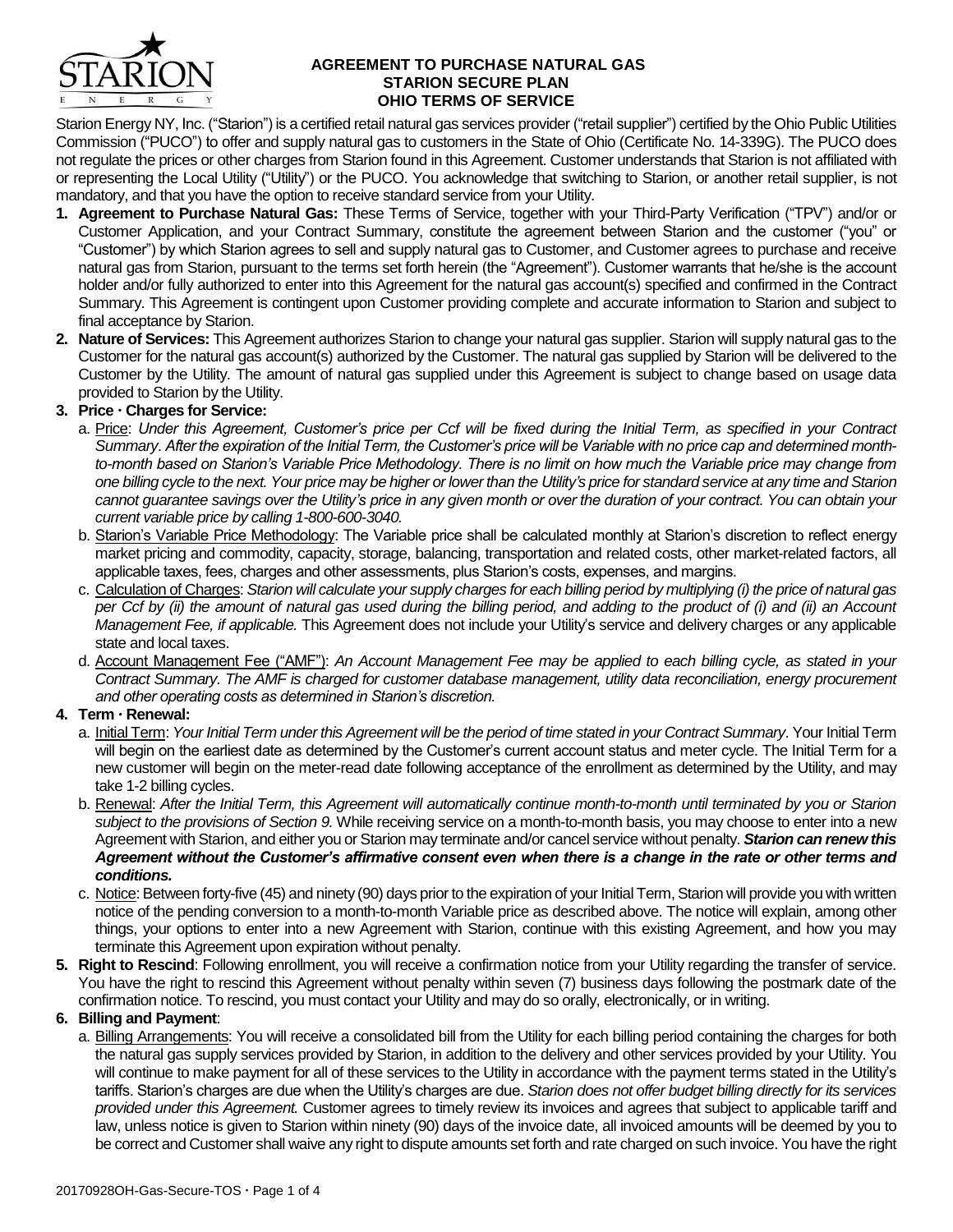to request from Starion, twice within a twelve-month period, up to twenty-four (24) months of your payment history without charge, if available.

- b. Non-Payment: You will be responsible for any late payment fees charged by your Utility. In the event your Utility charges Starion for services related to your account, Starion reserves the right to bill you for these charges. Customer's non-payment or failure to meet any agreed-upon payment terms may result in Customer's service being terminated in accordance with the Utility's tariffs, at which time this Agreement will be automatically terminated.
- **7. Cancellation of Existing Service:** If you presently purchase your natural gas supply service from another retail supplier, you are responsible for canceling that service pursuant to the terms of your agreement with your existing retail supplier, and for any cancellation fees that may apply. Your Utility may charge you a switching fee, which you will be liable for, if applicable.
- **8. Notices:** Notices sent by Starion to Customer will be sent in the method chosen by the Customer, whenever possible. Otherwise, notices will revert to the default of U.S. Mail. If Customer selects to receive electronic communications from Starion, it is the Customer's responsibility to ensure that the email address provided is current and notify Starion of any changes. If you provide Starion with your email address, you consent to receive communications from Starion in electronic form.

## **9. Termination of Agreement:**

- a. Termination by Customer: Customer may terminate this Agreement at any time by contacting Starion. *If Customer terminates this Agreement and, as a result, effectively cancels service prior to the expiration of the Initial Term, an early termination fee may apply, as stated in your Contract Summary.* An early termination fee will not apply if you terminate this Agreement because you relocate outside of the Utility's service territory or to an area where Starion charges a different price. If you terminate this Agreement, you will be returned to the Utility's standard service unless you choose another retail supplier. The effective termination date will be determined as set forth in the Utility's tariff and applicable law. You will be obligated to pay for the natural gas and related services provided pursuant to this Agreement prior to the date that such termination becomes effective. If you terminate this Agreement by enrolling with a different retail supplier or returning to standard service, Starion will not be liable for any switching time delays and you will be obligated to make payment for services under this Agreement until termination of service with Starion is effective. If you terminate this Agreement and return to the Utility's standard service, you may or may not be served under the same rates, terms, and conditions that apply to other customers served by the Utility.
- b. Termination by Starion: Starion reserves the right to terminate this Agreement for any reason upon at least forty-five (45) but no more than ninety (90) calendar days' notice to the Customer at the address provided. The effective termination date will be the next applicable meter-read date after the 45-day period has expired as set forth in the Utility's tariff and applicable Ohio law. You will be obligated to pay for the natural gas and related services provided pursuant to this Agreement prior to the date that such termination becomes effective. If Starion terminates this Agreement early, you will be returned to your Utility's standard service unless you choose another retail supplier, without penalty. This Agreement will automatically terminate if any of the following occurs: (i) the requested service location is not served by the Utility, (ii) the customer moves outside the Utility service area or an area not served by Starion, or (ii) if Starion returns your account to your Utility's standard service.
- **10.Privacy Policy Customer Information and Release Authorization:** By entering into this Agreement, you authorize Starion to obtain all information regarding your natural gas account including, but not limited to, account contact information and address(es), account number(s), billing and payment information and history, credit information, historical and future natural gas usage and peak natural gas demand, meter reading data, and characteristics of natural gas service. Starion will not release or sell your personal information to any other party without your consent unless required to do so by law or if necessary to defend or enforce the terms of this Agreement. Starion is prohibited from disclosing Customer's SSN and/or account number(s) without the Customer's consent except in accordance with 4901:1-28-04 and 4901:1-29-09 of the Ohio Administrative Code.
- 11. Representations **· Warranties:** Starion makes no representations or warranties other than those expressly set forth in this Agreement, and STARION EXPRESSLY DISCLAIMS ALL OTHER WARRANTIES, EXPRESS OR IMPLIED. Starion does not represent any guarantee of savings under this Agreement.
- **12.Limitation of Liability:** Starion's liability in connection with this Agreement, including without limitation any alleged liability for Early Termination by Starion as explained above, shall not exceed the amount of your largest monthly invoice for natural gas service during the twelve (12) months immediately preceding termination of this Agreement. In no event shall either party be liable to the other for any indirect, special, consequential (including lost profits or revenue), incidental, indirect or punitive damages for claims arising under this Agreement.
- **13.Binding Effect Agency Assignment:** This Agreement shall extend to and be binding upon Starion's and Customer's respective successors and permitted assigns; provided, however, that Customer may not assign this Agreement without Starion's prior written consent, and any purported assignment without such consent shall be void. You appoint Starion as your agent to provide retail natural gas service, including the related services appropriate to provide that service to you. Starion may assign its rights and obligations under this Agreement to an affiliate of Starion or to another retail supplier licensed to do business in Ohio, in whole or in part, subject to compliance with applicable law.
- **14.Force Majeure:** Performance of any obligation required by this Agreement shall be suspended if compliance is prevented by an Act of God, strike, fire, war, civil disturbance, embargo, explosion, breakage or accident to machinery or lines of pipe; repairing or altering machinery or lines of pipe; freezing of wells or lines of pipe; by federal, state or local law, rule, order or regulation or by any other cause reasonably beyond the control of a party. Any party claiming such interference with the performance of its obligations hereunder shall provide notice to the other party, specifying the cause of interference. A party shall not be required by this paragraph to settle a labor dispute with its own employees on terms it deems unfavorable.
- **15.Customer Service:**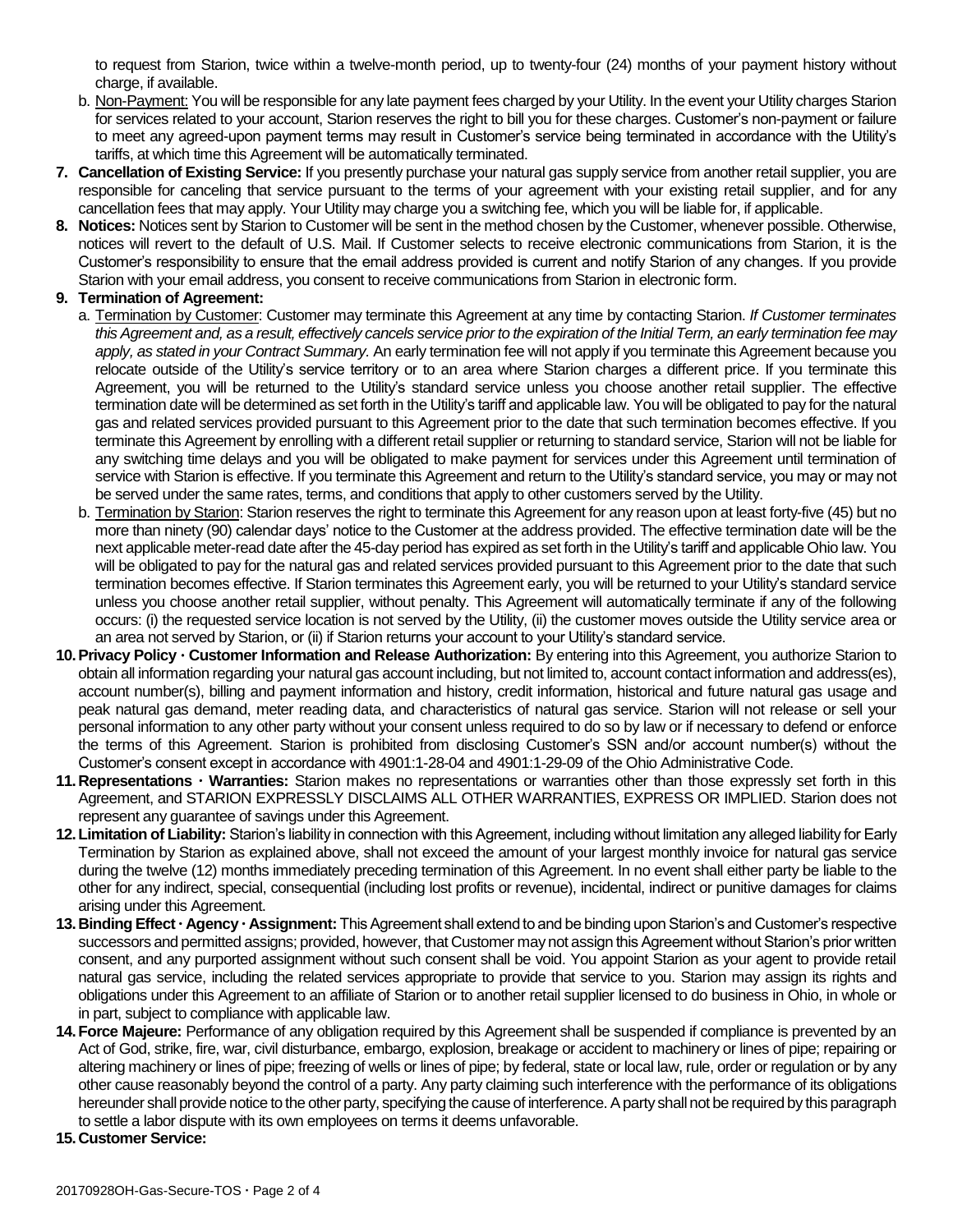- a. In the event of a dispute or disagreement involving Starion's services, you and Starion agree to use our best efforts to resolve the dispute. Most concerns can be resolved by calling our Customer Service Department at 1-800-600-3040. You may also email info@starionenergy.com or write to Starion Energy, P.O. Box 845, Middlebury, CT 06762. Starion's Customer Service is available Monday through Friday from 9:00 a.m. to 5:00 p.m. Eastern Time.
- b. If your complaint is not resolved after you have contacted Starion, or for general utility information, residential and business customers may contact the Public Utilities Commission of Ohio (PUCO) for assistance at 1-800-686-7826 (toll-free) from eight a.m. to five p.m. weekdays or at http://www.puco.ohio.gov. Hearing or speech impaired customers may contact the PUCO via 7-1-1 (Ohio relay service). The Ohio consumers' counsel (OCC) represents residential utility customers in matters before PUCO. The OCC can be reached at 1-877-742-5622 (toll-free) from eight a.m. to five p.m. weekdays, or at http://www.pickocc.org.

### **16.Claims Resolution:**

- a. In the event Starion is unable to resolve a complaint to your satisfaction, this section explains how claims can be resolved through arbitration or litigation. It includes an arbitration provision. You may reject the arbitration provision by sending us written notice within 45 days after your first energy bill with Starion as your supplier. See Your Right to Reject Arbitration below.
- b. For this section, you and Starion ("us" or "we") include any corporate parents, subsidiaries, affiliates or related persons or entities. Claim means any current or future claim, dispute or controversy relating to your account(s), this Agreement, or any agreement or relationship you have or had with us, except for the validity, enforceability or scope of the arbitration provision. Claim includes but is not limited to: (1) initial claims, counterclaims, cross-claims and third-party claims; (2) claims based upon contract, tort, fraud, statute, regulation, common law and equity; (3) claims by or against any third party using or providing any product, service or benefit in connection with any account; and (4) claims that arise from or relate to (a) any account created under any agreement with us or any rates charged on any such account, (b) advertisements, promotions or statements related to any rate plans, goods or services under any agreement with us, (c) benefits and services related to Customer's account with us (including rewards programs) and (d) your application for any account. You may not sell, assign or transfer a claim.
- c. Sending a Claim Notice: Before beginning arbitration or a lawsuit, you and we agree to send a written notice (a Claim Notice) to each party against whom a claim is asserted, in order to provide an opportunity to resolve the claim informally. Go to www.starionenergy.com and select your state of residence for a sample form of Claim Notice. The Claim Notice must describe the claim and state the specific relief demanded. Notice to you will be sent to your billing address. Notice to us must include your name, address and account number and be sent to Starion Energy, Attn: Compliance Dept., P.O. Box 845, Middlebury, CT 06762. If the claim proceeds to arbitration, the amount of any relief demanded in a Claim Notice will not be disclosed to the arbitrator until after the arbitrator rules.
- d. Arbitration: You or we may elect to resolve any claim by individual arbitration. Claims are decided by a neutral arbitrator. If arbitration is chosen by any party, neither you nor we will have the right to litigate that claim in court or have a jury trial on that claim. Further, you and we will not have the right to participate in a representative capacity or as a member of any class pertaining to any claim subject to arbitration. Arbitration procedures are generally simpler than the rules that apply in court, and discovery is more limited. The arbitrator's decisions are as enforceable as any court order and are subject to very limited review by a court. Except as set forth below, the arbitrator's decision will be final and binding. Other rights you or we would have in court may also not be available in arbitration.
	- i. Initiating Arbitration: Before beginning arbitration, you or we must first send a Claim Notice. Claims will be referred to either JAMS or AAA, as selected by the party electing arbitration. Claims will be resolved pursuant to this Arbitration provision and the selected organization's rules in effect when the claim is filed, except where those rules conflict with this Agreement. If we choose the organization, you may select the other within 30 days after receiving notice of our selection. Contact JAMS or AAA to begin an arbitration or for other information. Claims also may be referred to another arbitration organization if you and we agree in writing or to an arbitrator appointed pursuant to section 5 of the Federal Arbitration Act, 9 U.S.C. sec. 1-16 ("FAA"). We will not elect arbitration for any claim you file in small claims court, so long as the claim is individual and pending only in that court. You or we may otherwise elect to arbitrate any claim at any time unless it has been filed in court and trial has begun or final judgment has been entered. Either you or we may delay enforcing or not exercise rights under this Arbitration provision, including the right to arbitrate a claim, without waiving the right to exercise or enforce those rights.
	- ii. Limitations on Arbitration: If either party elects to resolve a claim by arbitration, that claim will be arbitrated on an individual basis. There will be no right or authority for any claims to be arbitrated on a class action basis or on bases involving claims brought in a purported representative capacity on behalf of the general public, other Starion customers or other persons similarly situated. The arbitrator's authority is limited to claims between you and us alone. Claims may not be joined or consolidated unless you and we agree in writing. An arbitration award and any judgment confirming it will apply only to the specific case and cannot be used in any other case except to enforce the award. Notwithstanding any other provision and without waiving the right to appeal such decision, if any portion of these Limitations on Arbitration is deemed invalid or unenforceable, then the entire Arbitration provision (other than this sentence) will not apply.
	- iii. Arbitration Procedures: This Arbitration provision is governed by the FAA. The arbitrator will apply applicable substantive law, statutes of limitations and privileges. The arbitrator will not apply any federal or state rules of civil procedure or evidence in matters relating to evidence or discovery. Subject to the Limitations on Arbitration, the arbitrator may otherwise award any relief available in court. The arbitration will be confidential, but you may notify any government authority of your claim. If your claim is for \$5,000 or less, you may choose whether the arbitration will be conducted solely on the basis of documents, through a telephonic hearing, or by an in-person hearing. At any party's request, the arbitrator will provide a brief written explanation of the award. The arbitrator's award will be final and binding, except for any right of appeal provided by the FAA; however, any party will have 30 days to appeal the award by notifying the arbitration organization and all parties in writing.